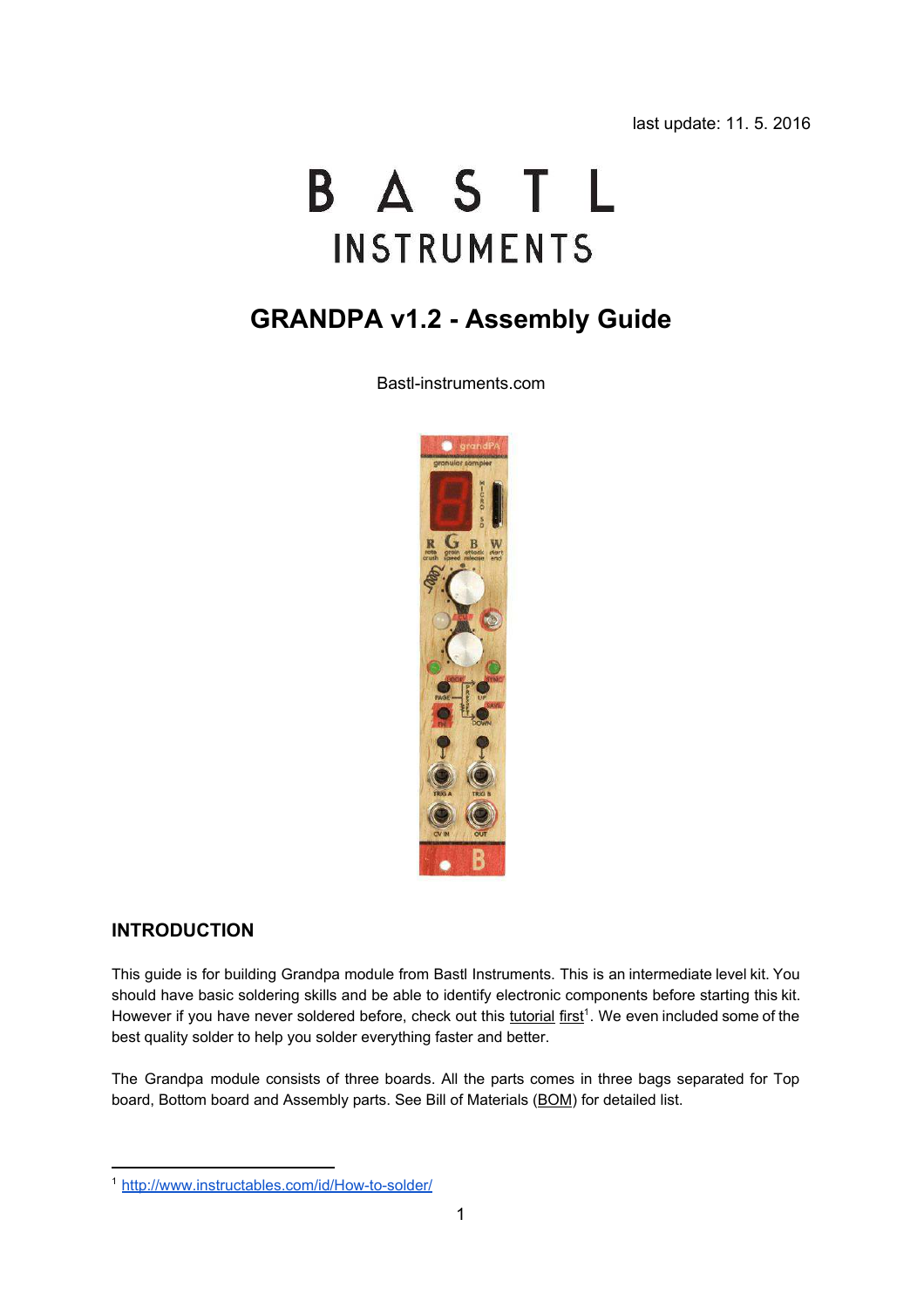

Before starting this kit, prepare the following tools :

- Soldering iron (15-20W)
- Multi-meter
- Flush cutters
- n2. hex screwdriver or allen key (enclosed with kit)
- Phillips screwdriver (cross)
- Wrench No. 8
- Protective eyewear

We suggest that you work in a clean and a well lit and ventilated environment to avoid accidents or losing any of the small components.

Also briefly go through this guide and make sure that you understand all the steps.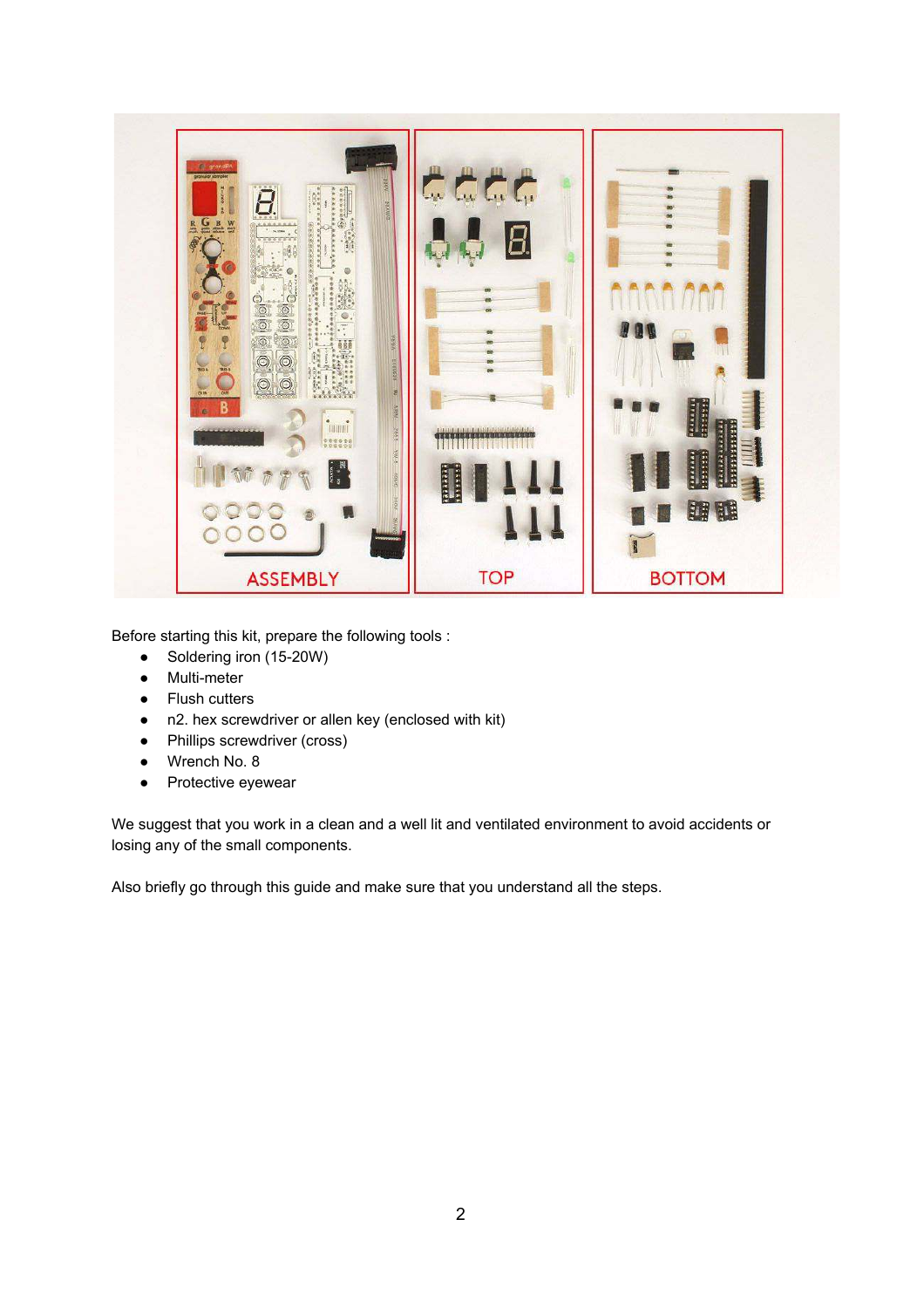# **BOTTOM BOARD**

Let's start with the bottom board. Insert and solder 8 **resistors** (3x 100k, 5x 1k). Then snip the leads as close to the PCB as you can (be sure to make this step on all remaining leads in the course of this guide). After that solder the **1N4007 diode**. **Be careful, diodes are polarized!**  Make sure that the marking ring on the diode body matches the marking on the circuit board.

THE THE CASSOO OIL  $\overline{a}$  $60$  $\overline{a}$  $\overline{G}$ 



Turn around the PCB and prepare one **2 pin male**  header with your flush cutters. First solder in just one of the pins, then take the board in your hand and re-heat that pin while pressing down on the header to align it (be careful though, you don't want to touch the pin you are heating up) wait for it to cool and solder the rest of the pins.)



Turn the PCB back and solder the **78L05 voltage regulator**. Bend its legs as close to the body as possible, at a right angle to make sure that it lies flat on the circuit board.

Next place and solder the **IC sockets** (2x 8 pin, 2x 16 pin, 1x 28 pin). **Make sure that the notch on the socket matches the print on the board**. Then add the ceramic **capacitors** (7x 100nF).

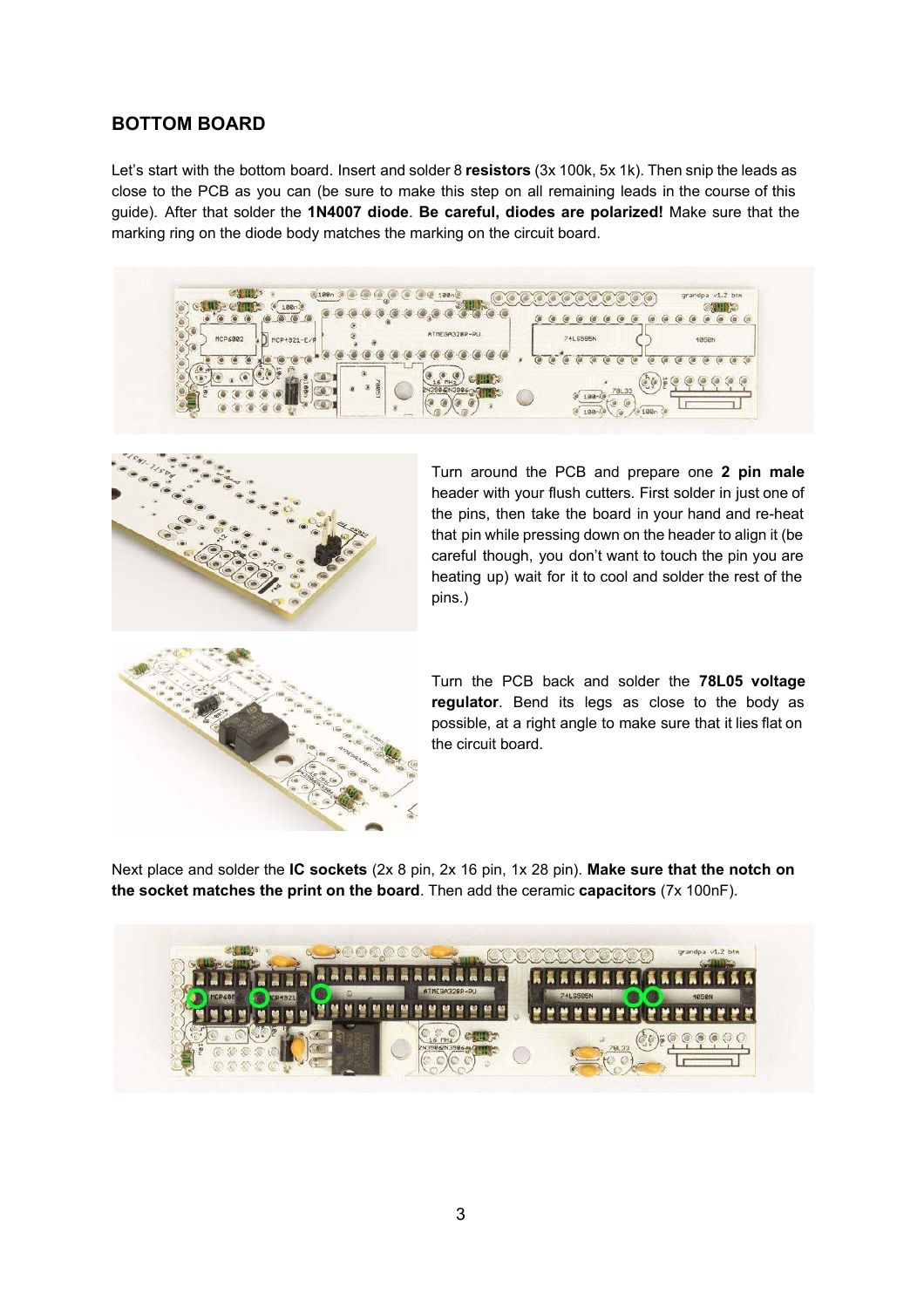Move on to solder next components in the following order:

- Two **transistors** (**2N3906**; the flat side should match the print)
- **Voltage regulator** (**78L33**; the flat side should match the print)
- **16 MHz resonator** (an orange component with 3 leads)
- **Protective fuse** (marked "PTC" on board; be careful, they look quite similar to capacitors)
- Three **10μF electrolytic capacitors** (these are **polarized**! There is a plus (+) sign on the PCB that should match the longer lead of the capacitor)



Again turn around the PCB and insert and solder next **male pinheaders**: one **6 pin** and one **2x5 pin**. From the other side solder the 1x6 pin right angle. Again you should be careful to solder the pinheaders straight and flat with the board.



Install a screw with the small nut on the voltage regulator (see the picture).

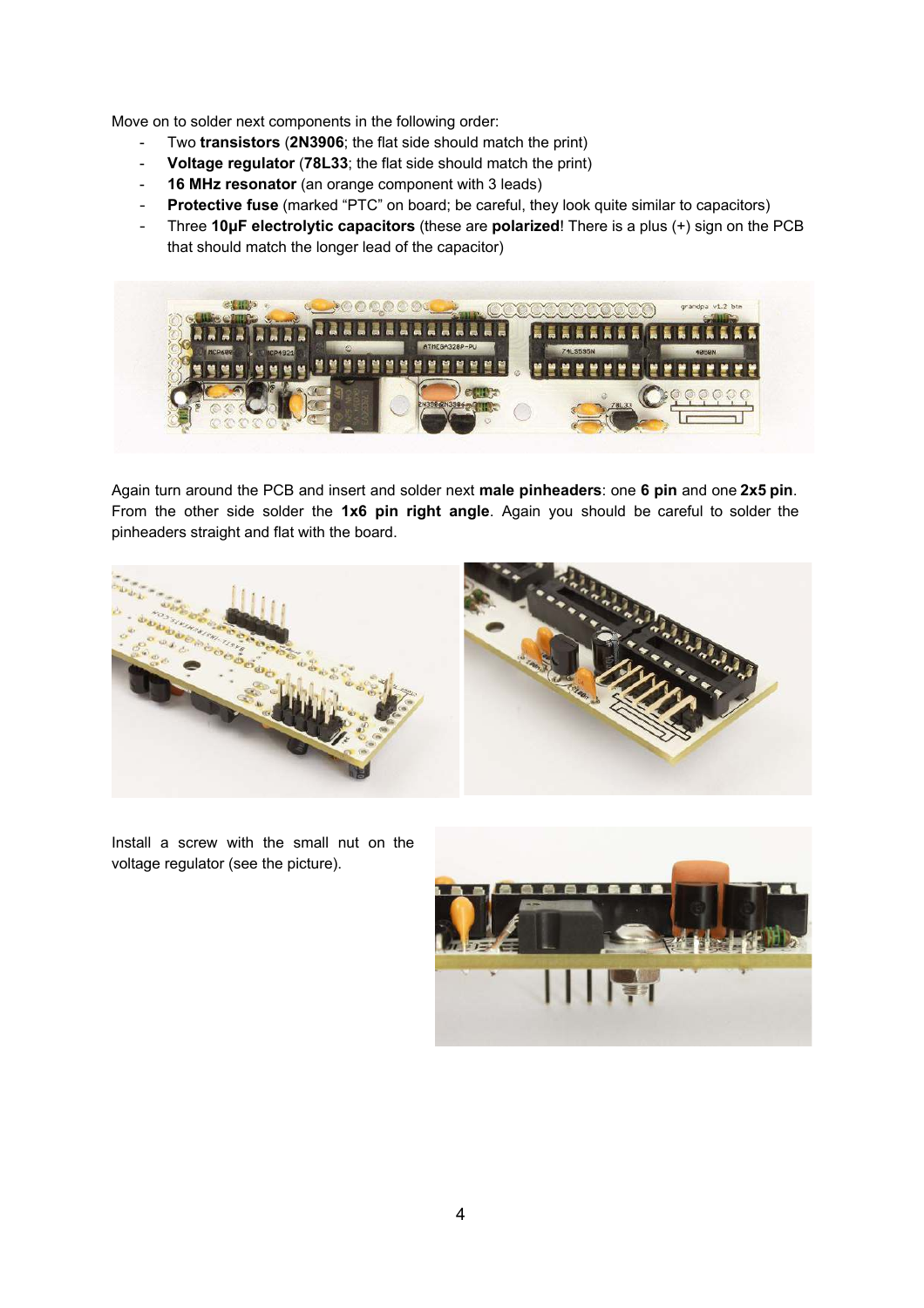Place the **ICs** into the sockets (Atmega, 74HC595, CD4050BE, MCP4921, MCP6002). There is a notch on each IC that should match with the sign on the sockets. Check the picture.



### **TOP BOARD**

Now populate the top. Again start with the remaining **resistors** (2x 47k, 3x 10k, 5x 1k) and solder them.





Prepare pinheaders with your flush cutters now. You need one 8 **pin male** and 12 pin male. Also do the same lengths from the **female** pinheader (you will always lose one pin when cutting the female headers, so be sure to cut it always after the last required pin - check the picture to see where to cut to get 8 pin).



Then to ensure that the headers are properly aligned, screw the hex screw and the 11 mm spacer (nut - nut) on the bottom board. Place the female headers on the bottom board with the male pins inserted. Now **connect the boards** together, mount them with the **10 mm spacer (nut - screw)** and finally, solder the headers to both boards. Unscrew the spacers and disconnect the boards.

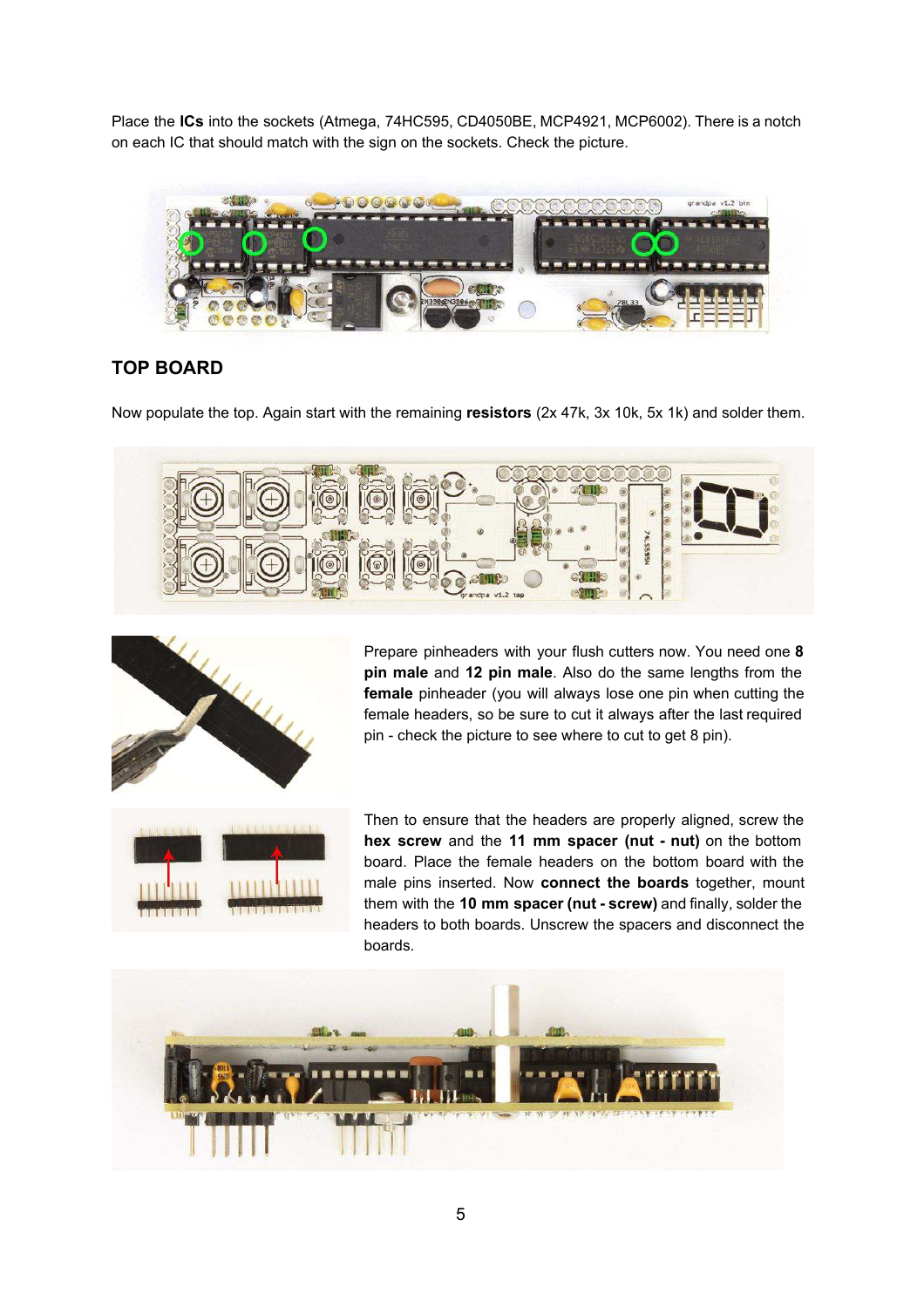Place the two **potentiometers** to their respected places on the bottom board. Push them well until they sit absolutely flat on the board and solder them. Next place the **IC socket** (watch out for



orientation) and solder it as well. Then place the **74HC595** chip into the socket. Make sure that it is oriented in the right way. **The notches should match!**

Add next components on the board (**don't solder anything yet**):

- **Mono jacks** (4x)
- **Long buttons** (6x)
- **Green LEDs** (2x, watch out for orientation, the longer lead goes into the plus (+) hole)
- **RGB LED** (again, watch out for orientation, the longest lead should be in the third hole from the top as well as the flat sides of the LED should match the printing)
- **Display** (1x, watch out for orientation, the dots should match)



We want to make sure that all the components are properly aligned with the **front panel**: take the **10 mm spacer (nut - screw)** and place it in the opening. Screw the front panel with the hex screw. Also secure the jacks to the panel with the **washers** and the **nuts** (Don't tighten the screws and jack washers too much as you may damage the panel). Push the LEDs to fit its head on the panel. Solder all the components.

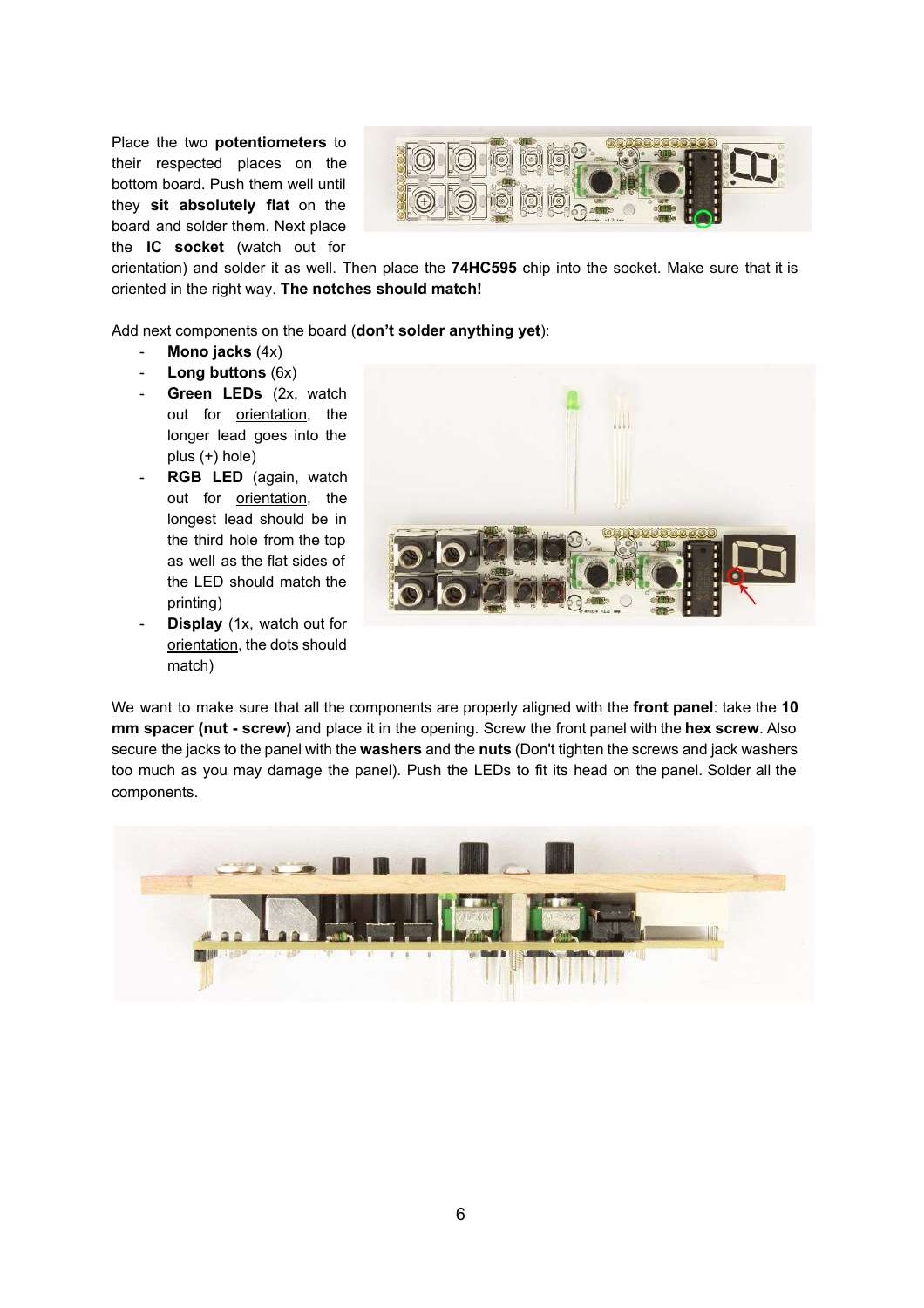Turn over the board and clip off the leads of the jacks as they might short the capacitor.



### **SD BOARD**



Now it's time for a little challenge. Solder the SD card holder to its little board. It is SMD component but don't let that scare you, it's pretty simple. A fine tip soldering iron is suggested here.



Carefully place the card holder on top and make sure it's aligned properly, maybe hold in place with tweezers. Solder the top side pads to make the card holder stick to the board, check that the holder sits flat on the board. Carefully solder the rest of the leads, by placing the soldering iron perpendicular to the edge of the lead and applying solder to the pad. Make sure that the pads don't bridge between them. Alternatively you can apply some solder to all the pads before placing the card holder and then re-heat them.



Place the SD board on the 6 pin male, connect the boards and solder it.